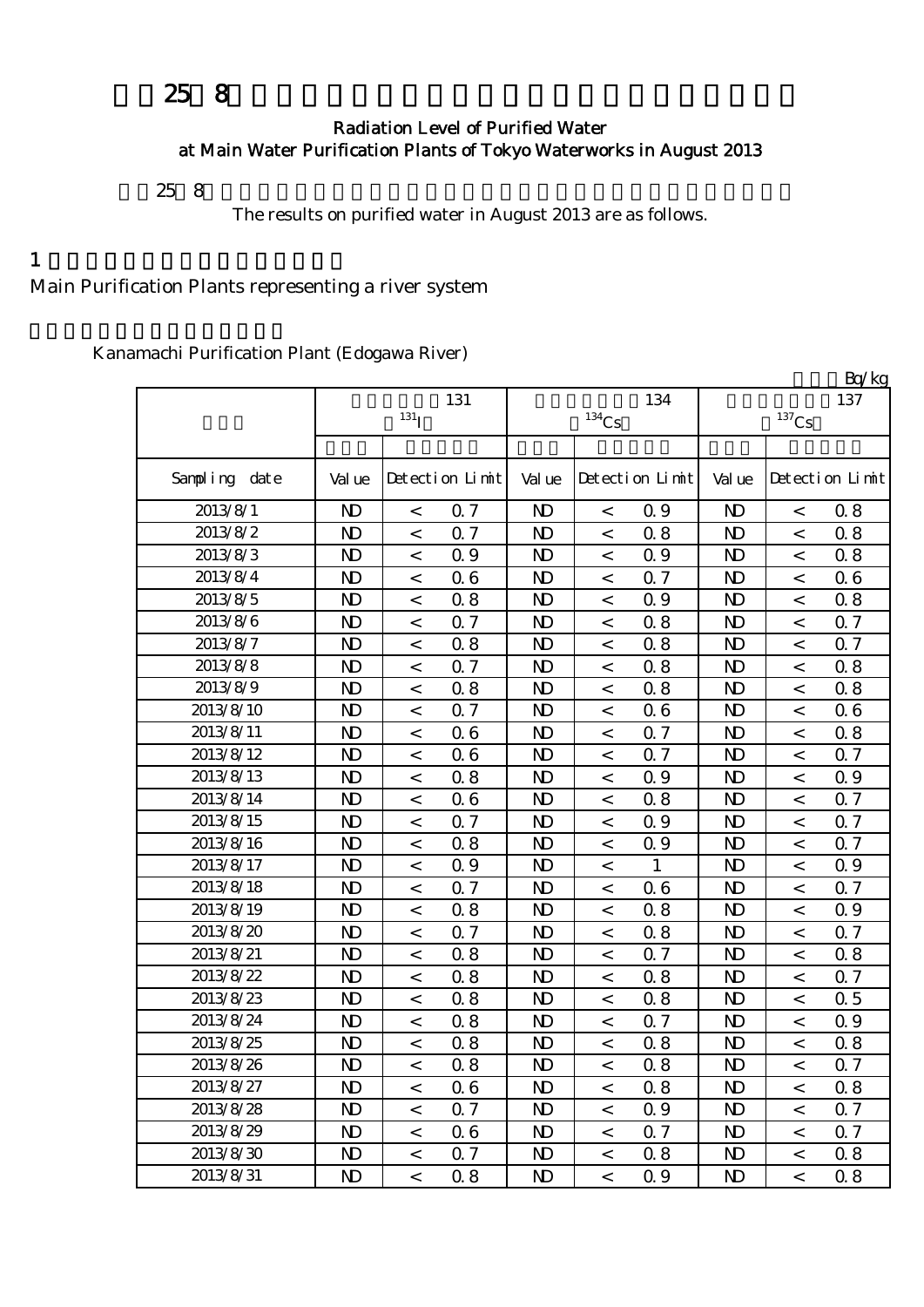| Asaka Purification Plant (Arakawa River) |  |
|------------------------------------------|--|
|------------------------------------------|--|

|               |                | $131$ <sup>T</sup>       | 131             |                | $^{134}\mathrm{Cs}$      | 134             |                | $^{137}\mathrm{Cs}$      | $L_V$ ng<br>137 |
|---------------|----------------|--------------------------|-----------------|----------------|--------------------------|-----------------|----------------|--------------------------|-----------------|
| Sampling date | Val ue         |                          | Detection Limit | Val ue         |                          | Detection Limit | Val ue         |                          | Detection Limit |
| 2013/8/1      | $\mathbf{D}$   | $\,<$                    | 0.7             | N <sub>D</sub> | $\,<\,$                  | 0.8             | N <sub>D</sub> | $\,<$                    | 0.8             |
| 2013/8/2      | $\mathbf{D}$   | $\,<$                    | 06              | $\mathbf{D}$   | $\,<$                    | Q 7             | $\mathbf{D}$   | $\,<\,$                  | 0.6             |
| 2013/8/3      | $\mathbf{D}$   | $\,<$                    | Q 9             | $\mathbf{D}$   | $\,<$                    | 0.8             | $\mathbf{D}$   | $\,<\,$                  | 0.8             |
| 2013/8/4      | $\mathbf{D}$   | $\overline{\phantom{a}}$ | 0.7             | N <sub>D</sub> | $\,<$                    | 0.7             | $\mathbf{D}$   | $\overline{\phantom{0}}$ | 0.8             |
| 2013/8/5      | $\mathbf{N}$   | $\,<\,$                  | 06              | N <sub>D</sub> | $\,<\,$                  | 0.7             | $\mathbf{D}$   | $\,<\,$                  | 0.7             |
| 2013/8/6      | $\mathbf{D}$   | $\,<\,$                  | 0.7             | N <sub>D</sub> | $\,<$                    | 0.8             | $\mathbf{D}$   | $\,<$                    | 0.7             |
| 2013/8/7      | $\mathbf{N}$   | $\,<\,$                  | 06              | $\mathbf{D}$   | $\,<\,$                  | 0.8             | N <sub>D</sub> | $\,<$                    | 0.6             |
| 2013/8/8      | $\mathbf{D}$   | $\,<\,$                  | 0.8             | $\mathbf{D}$   | $\,<\,$                  | Q 7             | $\mathbf{D}$   | $\,<$                    | 0.8             |
| 2013/8/9      | $\mathbf{D}$   | $\,<$                    | 06              | $\mathbf{D}$   | $\,<$                    | 06              | $\mathbf{D}$   | $\,<$                    | 0.8             |
| 2013/8/10     | $\mathbf{D}$   | $\,<\,$                  | 06              | $\mathbf{D}$   | $\,<\,$                  | 06              | $\mathbf{D}$   | $\,<$                    | 0.8             |
| 2013/8/11     | $\mathbf{D}$   | $\lt$                    | 0.8             | N <sub>D</sub> | $\,<\,$                  | Q 9             | $\mathbf{D}$   | $\,<$                    | 0.7             |
| 2013/8/12     | $\mathbf{D}$   | $\,<\,$                  | 06              | $\mathbf{D}$   | $\overline{\phantom{0}}$ | 0.8             | $\mathbf{D}$   | $\overline{a}$           | Q 9             |
| 2013/8/13     | $\mathbf{D}$   | $\,<$                    | 0.7             | $\mathbf{D}$   | $\,<$                    | 06              | N <sub>D</sub> | $\,<$                    | 0.7             |
| 2013/8/14     | $\mathbf{D}$   | $\overline{\phantom{a}}$ | 0.5             | N <sub>D</sub> | $\overline{\phantom{0}}$ | 06              | $\mathbf{D}$   | $\overline{a}$           | 0.9             |
| 2013/8/15     | $\mathbf{N}$   | $\lt$                    | 06              | $\mathbf{D}$   | $\overline{\phantom{0}}$ | Q <sub>7</sub>  | $\mathbf{D}$   | $\,<$                    | 0.9             |
| 2013/8/16     | $\mathbf{N}$   | $\,<\,$                  | 0.7             | N <sub>D</sub> | $\,<\,$                  | 0.8             | N <sub>D</sub> | $\,<$                    | 0.8             |
| 2013/8/17     | N <sub>D</sub> | $\,<$                    | Q 9             | N <sub>D</sub> | $\,<$                    | 0.8             | N <sub>D</sub> | $\,<$                    | 0.8             |
| 2013/8/18     | $\mathbf{D}$   | $\lt$                    | 06              | $\mathbf{D}$   | $\,<$                    | 0.8             | N <sub>D</sub> | $\,<\,$                  | 0.8             |
| 2013/8/19     | $\mathbf{D}$   | $\,<$                    | 0.8             | $\mathbf{D}$   | $\,<$                    | 0.8             | $\mathbf{D}$   | $\,<\,$                  | 0.8             |
| 2013/8/20     | $\mathbf{D}$   | $\,<$                    | 0.8             | $\mathbf{D}$   | $\,<\,$                  | Q 9             | $\mathbf{D}$   | $\,<\,$                  | 0.9             |
| 2013/8/21     | $\mathbf{D}$   | $\,<\,$                  | 06              | $\mathbf{D}$   | $\,<\,$                  | 0.5             | $\mathbf{D}$   | $\,<\,$                  | 0.7             |
| 2013/8/22     | $\mathbf{D}$   | $\,<$                    | 06              | $\mathbf{D}$   | $\,<$                    | 0.8             | $\mathbf{D}$   | $\,<\,$                  | 0.6             |
| 2013/8/23     | $\mathbf{D}$   | $\,<$                    | 0.5             | $\mathbf{D}$   | $\,<$                    | 0.8             | $\mathbf{D}$   | $\,<$                    | 0.7             |
| 2013/8/24     | $\mathbf{N}$   | $\,<\,$                  | 0.7             | $\mathbf{D}$   | $\,<\,$                  | 0.8             | $\mathbf{D}$   | $\,<\,$                  | 0.7             |
| 2013/8/25     | $\mathbf{D}$   | $\overline{\phantom{0}}$ | 0.7             | N <sub>D</sub> | $\,<$                    | 06              | $\mathbf{D}$   | $\,<$                    | 0.7             |
| 2013/8/26     | $\mathbf{N}$   | $\,<$                    | 06              | $\mathbf{D}$   | $\,<\,$                  | 0.8             | $\mathbf{D}$   | $\,<$                    | 0.7             |
| 2013/8/27     | $\mathbf{D}$   | $\,<\,$                  | 0.7             | $\mathbf{D}$   | $\,<$                    | 0.8             | $\mathbf{D}$   | $\,<$                    | 0.6             |
| 2013/8/28     | N <sub>D</sub> | $\,<$                    | 06              | $\mathbf{D}$   | $\,<\,$                  | 06              | $\mathbf{D}$   | $\,<$                    | $0.7\,$         |
| 2013/8/29     | $\mathbf{D}$   | $\,<$                    | Q 7             | $\mathbf{D}$   | $\,<\,$                  | 0.8             | $\mathbf{D}$   | $\,<$                    | 0.8             |
| 2013/8/30     | $\mathbf{D}$   | $\,<$                    | 06              | $\mathbf{D}$   | $\,<$                    | 0.8             | $\mathbf{D}$   | $\,<$                    | 0.7             |
| 2013/8/31     | $\mathbf{D}$   | $\overline{a}$           | 0.7             | N <sub>D</sub> | $\prec$                  | 06              | $\mathbf{D}$   | $\overline{a}$           | 0.7             |

 $Rn/kg$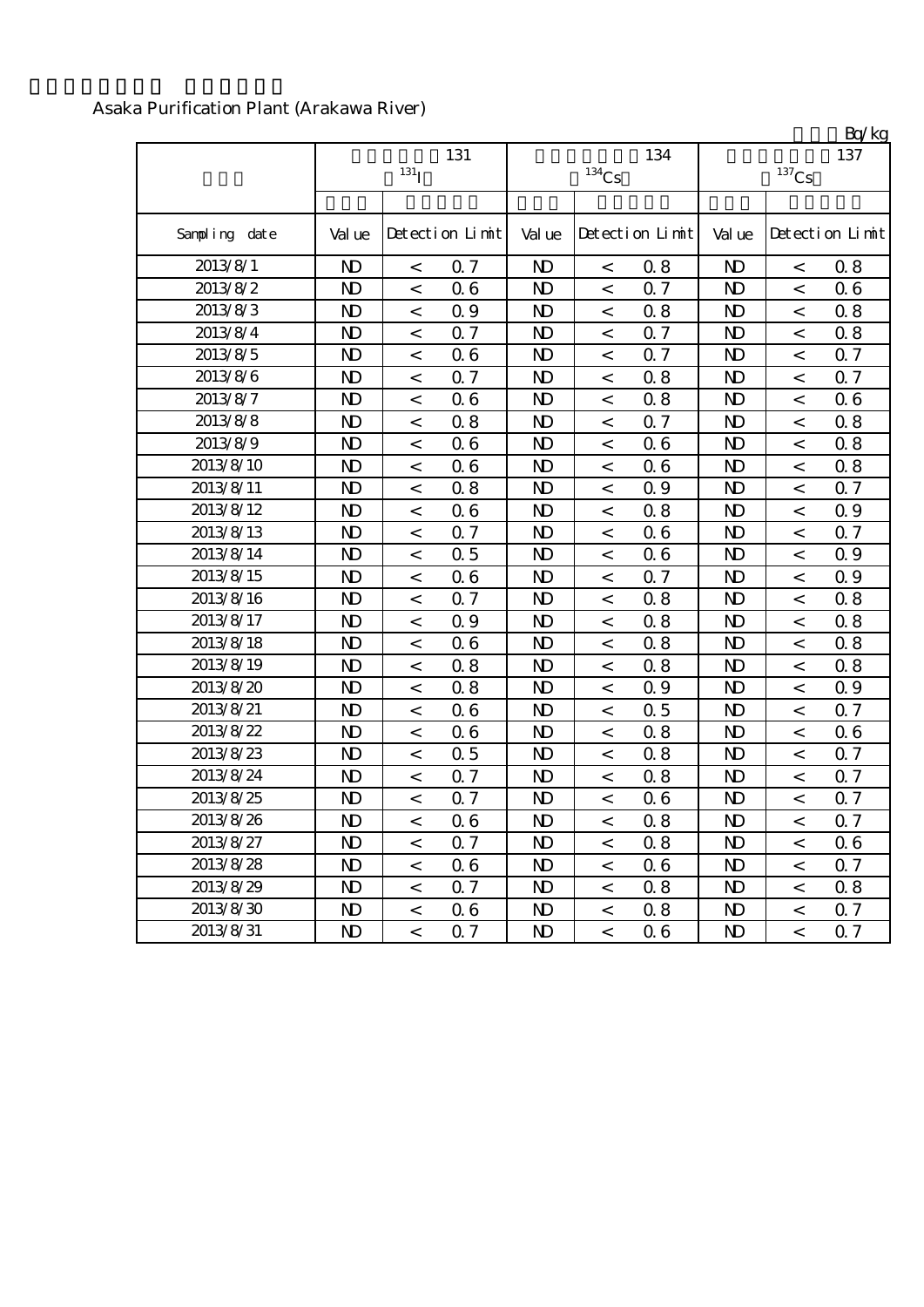| Ozaku Purification Plant (Tamagawa River) |
|-------------------------------------------|
|-------------------------------------------|

|               |                | 131<br>131 <sub>I</sub>  |                 |                | $^{134}\mathrm{Cs}$      | 134             |                | $\mathbf{L}$ y ng<br>137 |                 |
|---------------|----------------|--------------------------|-----------------|----------------|--------------------------|-----------------|----------------|--------------------------|-----------------|
| Sampling date | Val ue         |                          | Detection Limit | Val ue         |                          | Detection Limit | Val ue         |                          | Detection Limit |
| 2013/8/1      | $\mathbf{D}$   | $\,<$                    | 0.5             | $\mathbf{D}$   | $\,<$                    | 0.4             | $\mathbf{D}$   | $\,<$                    | 0.7             |
| 2013/8/2      | $\mathbf{N}$   | $\,<\,$                  | 06              | $\mathbf{D}$   | $\,<\,$                  | 0.7             | N <sub>D</sub> | $\overline{\phantom{0}}$ | 0.8             |
| 2013/8/3      | $\mathbf{D}$   | $\,<$                    | 0.8             | N <sub>D</sub> | $\,<$                    | Q 9             | $\mathbf{D}$   | $\,<\,$                  | 0.8             |
| 2013/8/4      | $\mathbf{D}$   | $\,<$                    | 06              | N <sub>D</sub> | $\,<$                    | 0.7             | $\mathbf{D}$   | $\,<$                    | 0.6             |
| 2013/8/5      | $\mathbf{D}$   | $\,<\,$                  | 06              | $\mathbf{D}$   | $\overline{\phantom{0}}$ | 0.8             | $\mathbf{D}$   | $\,<\,$                  | 0.7             |
| 2013/8/6      | $\mathbf{D}$   | $\,<$                    | 0.7             | N <sub>D</sub> | $\,<$                    | 0.8             | $\mathbf{D}$   | $\,<$                    | 0.9             |
| 2013/8/7      | $\mathbf{D}$   | $\,<\,$                  | 06              | N <sub>D</sub> | $\,<\,$                  | 0.7             | N <sub>D</sub> | $\,<$                    | 0.8             |
| 2013/8/8      | $\mathbf{D}$   | $\,<\,$                  | 0.7             | $\mathbf{D}$   | $\,<\,$                  | 0.9             | $\mathbf{D}$   | $\,<$                    | <b>Q</b> 7      |
| 2013/8/9      | $\mathbf{D}$   | $\,<$                    | 0.9             | $\mathbf{D}$   | $\,<\,$                  | 0.8             | $\mathbf{D}$   | $\,<$                    | 0.8             |
| 2013/8/10     | $\mathbf{D}$   | $\,<$                    | $\mathbf{1}$    | $\mathbf{D}$   | $\,<\,$                  | 0.8             | $\mathbf{D}$   | $\,<$                    | 0.6             |
| 2013/8/11     | N <sub>D</sub> | $\,<$                    | 0.7             | $\mathbf{N}$   | $\,<\,$                  | Q 9             | $\mathbf{D}$   | $\,<$                    | 0.8             |
| 2013/8/12     | $\mathbf{D}$   | $\,<$                    | 0.8             | $\mathbf{D}$   | $\,<\,$                  | 0.8             | $\mathbf{D}$   | $\,<$                    | 0.8             |
| 2013/8/13     | $\mathbf{D}$   | $\overline{\phantom{a}}$ | 0.8             | $\mathbf{D}$   | $\,<\,$                  | 0.8             | $\mathbf{D}$   | $\overline{\phantom{a}}$ | 0.7             |
| 2013/8/14     | $\mathbf{N}$   | $\overline{\phantom{0}}$ | 06              | $\mathbf{D}$   | $\overline{\phantom{0}}$ | 0.7             | $\mathbf{D}$   | $\overline{\phantom{a}}$ | 06              |
| 2013/8/15     | $\mathbf{D}$   | $\,<$                    | 06              | $\mathbf{D}$   | $\,<\,$                  | 0.8             | $\mathbf{D}$   | $\,<$                    | 0.7             |
| 2013/8/16     | $\mathbf{D}$   | $\,<\,$                  | 0.8             | $\mathbf{D}$   | $\,<\,$                  | Q 9             | $\mathbf{D}$   | $\,<$                    | 0.8             |
| 2013/8/17     | N <sub>D</sub> | $\,<\,$                  | Q 9             | N <sub>D</sub> | $\,<\,$                  | 0.8             | N <sub>D</sub> | $\,<\,$                  | 0.8             |
| 2013/8/18     | N <sub>D</sub> | $\,<$                    | 0.8             | N <sub>D</sub> | $\,<\,$                  | Q 9             | N <sub>D</sub> | $\,<\,$                  | 0.7             |
| 2013/8/19     | $\mathbf{D}$   | $\lt$                    | 06              | $\mathbf{D}$   | $\,<$                    | Q 7             | N <sub>D</sub> | $\,<\,$                  | 0.8             |
| 2013/8/20     | $\mathbf{D}$   | $\,<\,$                  | 0.8             | $\mathbf{D}$   | $\,<$                    | 0.8             | $\mathbf{D}$   | $\,<\,$                  | 0.8             |
| 2013/8/21     | $\mathbf{D}$   | $\,<\,$                  | 06              | $\mathbf{D}$   | $\,<\,$                  | Q 7             | $\mathbf{D}$   | $\,<\,$                  | 0.6             |
| 2013/8/22     | $\mathbf{D}$   | $\,<\,$                  | 0.7             | $\mathbf{D}$   | $\,<\,$                  | 06              | $\mathbf{D}$   | $\,<\,$                  | 0.7             |
| 2013/8/23     | $\mathbf{N}$   | $\,<\,$                  | 0.7             | $\mathbf{D}$   | $\,<\,$                  | 0.8             | N <sub>D</sub> | $\,<\,$                  | 0.8             |
| 2013/8/24     | $\mathbf{D}$   | $\,<$                    | 06              | $\mathbf{D}$   | $\,<$                    | 0.7             | $\mathbf{D}$   | $\,<$                    | 0.7             |
| 2013/8/25     | $\mathbf{D}$   | $\,<$                    | 0.9             | $\mathbf{D}$   | $\,<\,$                  | 0.8             | $\mathbf{D}$   | $\,<\,$                  | 0.8             |
| 2013/8/26     | $\mathbf{D}$   | $\,<\,$                  | 06              | $\mathbf{D}$   | $\,<\,$                  | 0.7             | $\mathbf{D}$   | $\,<\,$                  | 0.5             |
| 2013/8/27     | $\mathbf{D}$   | $\,<$                    | 06              | N <sub>D</sub> | $\,<\,$                  | 0.8             | N <sub>D</sub> | $\,<$                    | 0.8             |
| 2013/8/28     | $\mathbf{D}$   | $\,<\,$                  | 0.7             | $\mathbf{D}$   | $\,<\,$                  | 0.8             | $\mathbf{D}$   | $\,<\,$                  | 0.6             |
| 2013/8/29     | $\mathbf{D}$   | $\,<$                    | 0.7             | $\mathbf{D}$   | $\,<\,$                  | 0.8             | $\mathbf{D}$   | $\,<$                    | 0.8             |
| 2013/8/30     | $\mathbf{D}$   | $\,<$                    | 0.5             | $\mathbf{D}$   | $\,<$                    | Q 7             | $\mathbf{D}$   | $\,<$                    | 0.7             |
| 2013/8/31     | $\mathbf{D}$   | $\lt$                    | 0.8             | $\mathbf{D}$   | $\,<\,$                  | 0.7             | $\mathbf{D}$   | $\,<\,$                  | 0.7             |

 $R_0/k_0$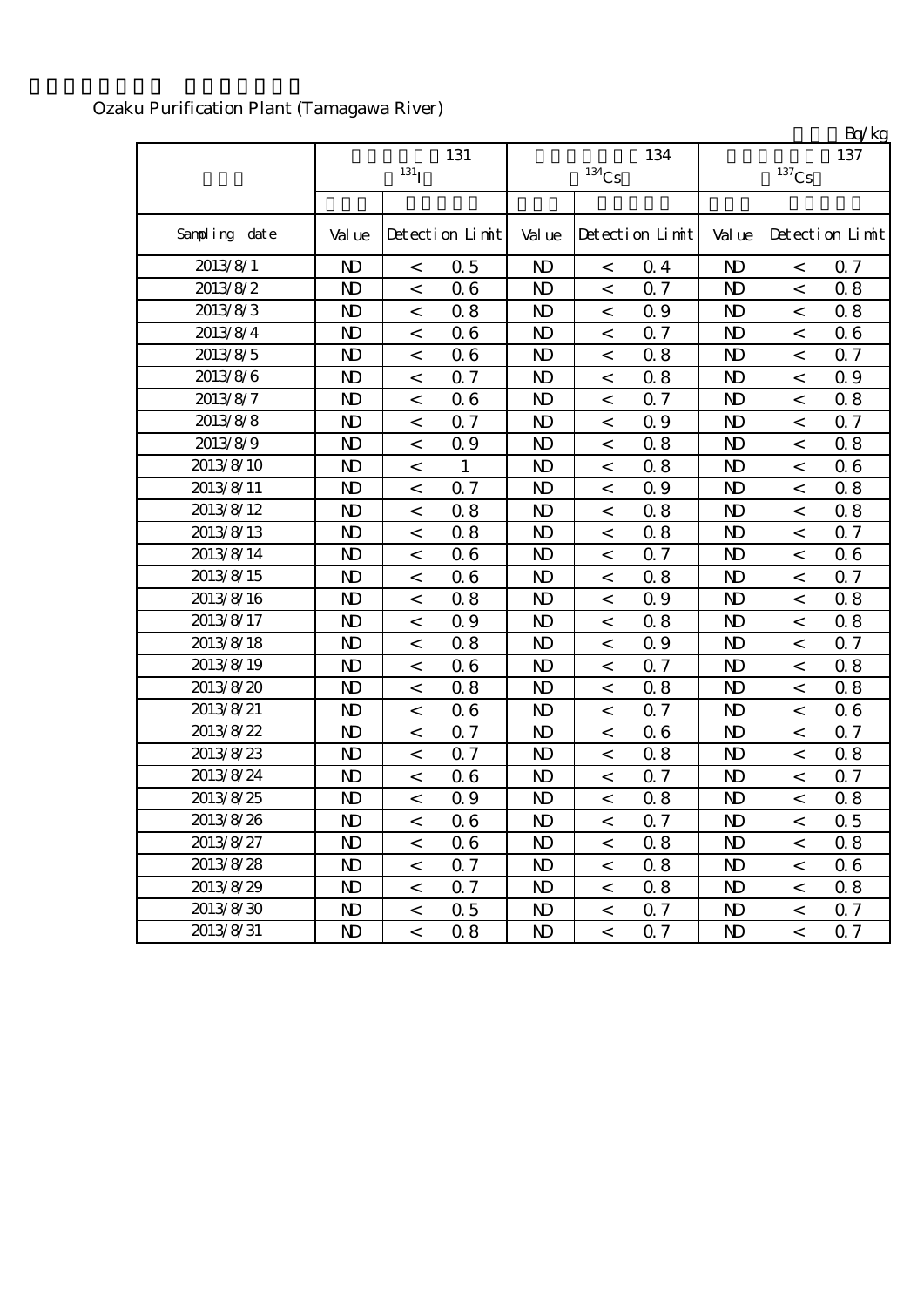|               |                |                          |                 |                |                     |                 |                         |                          | Bq/kg           |
|---------------|----------------|--------------------------|-----------------|----------------|---------------------|-----------------|-------------------------|--------------------------|-----------------|
|               |                |                          | 131             |                |                     | 134             |                         |                          | 137             |
|               |                | $131$ <sup>T</sup>       |                 |                | $^{134}\mathrm{Cs}$ |                 |                         | $^{137}\mathrm{Cs}$      |                 |
|               |                |                          |                 |                |                     |                 |                         |                          |                 |
| Sampling date | Val ue         |                          | Detection Limit | Val ue         |                     | Detection Limit | Val ue                  |                          | Detection Limit |
| 2013/8/1      | $\mathbf{D}$   | $\,<\,$                  | 0.8             | $\mathbf{D}$   | $\,<\,$             | 0.8             | $\mathbf{D}$            | $\,<$                    | 0.9             |
| 2013/8/2      | N <sub>D</sub> | $\,<$                    | 0.8             | N <sub>D</sub> | $\,<$               | 0.9             | N <sub>D</sub>          | $\,<$                    | 0.6             |
| 2013/8/3      | $\mathbf{D}$   | $\,<$                    | 1               | N <sub>D</sub> | $\,<\,$             | 0.9             | $\mathbf{D}$            | $\,<$                    | 0.7             |
| 2013/8/4      | $\mathbf{D}$   | $\,<$                    | 0.7             | N <sub>D</sub> | $\,<$               | 0.7             | $\mathbf{D}$            | $\,<$                    | 0.8             |
| 2013/8/5      | $\mathbf{D}$   | $\,<$                    | 06              | $\mathbf{D}$   | $\,<$               | Q 7             | $\mathbf{D}$            | $\,<$                    | 0.6             |
| 2013/8/6      | $\mathbf{D}$   | $\,<$                    | 0.8             | $\mathbf{D}$   | $\,<$               | 0.8             | $\mathbf{D}$            | $\,<$                    | 0.6             |
| 2013/8/7      | $\mathbf{D}$   | $\,<\,$                  | 0.8             | N <sub>D</sub> | $\,<$               | 0.8             | $\mathbf{D}$            | $\,<$                    | 0.8             |
| 2013/8/8      | $\mathbf{D}$   | $\,<\,$                  | 0.5             | $\mathbf{D}$   | $\,<\,$             | Q 7             | $\mathbf{D}$            | $\,<$                    | 0.7             |
| 2013/8/9      | $\mathbf{D}$   | $\,<$                    | 0.7             | $\mathbf{D}$   | $\,<$               | 0.8             | $\mathbf{D}$            | $\,<$                    | 0.9             |
| 2013/8/10     | $\mathbf{D}$   | $\,<$                    | Q 7             | N <sub>D</sub> | $\,<$               | Q 7             | $\mathbf{D}$            | $\,<\,$                  | 0.6             |
| 2013/8/11     | $\mathbf{D}$   | $\,<$                    | 0.8             | $\mathbf{D}$   | $\,<$               | 06              | $\mathbf{D}$            | $\overline{\phantom{a}}$ | 0.6             |
| 2013/8/12     | $\mathbf{D}$   | $\,<$                    | 0.7             | N <sub>D</sub> | $\,<$               | 0.7             | $\mathbf{D}$            | $\,<$                    | 0.7             |
| 2013/8/13     | $\mathbf{D}$   | $\,<$                    | 0.8             | $\mathbf{D}$   | $\,<$               | Q 7             | $\mathbf{D}$            | $\lt$                    | 06              |
| 2013/8/14     | $\mathbf{D}$   | $\,<\,$                  | 06              | N <sub>D</sub> | $\,<$               | 0.8             | N <sub>D</sub>          | $\,<\,$                  | 0.7             |
| 2013/8/15     | $\mathbf{D}$   | $\,<$                    | 0.8             | N <sub>D</sub> | $\,<$               | 0.8             | $\mathbf{D}$            | $\,<$                    | 0.7             |
| 2013/8/16     | $\mathbf{D}$   | $\,<\,$                  | 0.7             | $\mathbf{D}$   | $\,<$               | Q 9             | $\mathbf{D}$            | $\,<$                    | 0.6             |
| 2013/8/17     | $\mathbf{D}$   | $\,<\,$                  | 0.7             | $\mathbf{D}$   | $\,<$               | 0.7             | $\mathbf{D}$            | $\,<$                    | 0.7             |
| 2013/8/18     | $\mathbf{D}$   | $\,<$                    | 0.7             | N <sub>D</sub> | $\,<$               | 0.8             | $\mathbf{D}$            | $\,<$                    | 0.5             |
| 2013/8/19     | $\mathbf{D}$   | $\,<\,$                  | 06              | N <sub>D</sub> | $\,<$               | 06              | $\mathbf{D}$            | $\,<$                    | 0.6             |
| 2013/8/20     | $\mathbf{D}$   | $\,<$                    | 0.7             | N <sub>D</sub> | $\,<$               | 0.9             | $\mathbf{D}$            | $\,<$                    | 0.8             |
| 2013/8/21     | $\mathbf{D}$   | $\,<$                    | 0.8             | $\mathbf{D}$   | $\,<$               | $\mathbf{1}$    | $\mathbf{D}$            | $\,<$                    | 0.8             |
| 2013/8/22     | $\mathbf{D}$   | $\,<$                    | 06              | N <sub>D</sub> | $\,<$               | 0.7             | $\mathbf{D}$            | $\,<$                    | 0.6             |
| 2013/8/23     | $\mathbf{D}$   | $\,<$                    | 06              | N <sub>D</sub> | $\,<$               | 0.8             | $\mathbf{D}$            | $\,<$                    | 0.7             |
| 2013/8/24     | $\mathbf{D}$   | $\,<$                    | $\mathbf{1}$    | N <sub>D</sub> | $\,<\,$             | 0.9             | $\mathbf{D}$            | $\,<$                    | 0.7             |
| 2013/8/25     | $\mathbf{D}$   | $\,<$                    | 0.8             | N <sub>D</sub> | $\,<$               | 0.9             | $\mathbf{D}$            | $\,<$                    | 0.8             |
| 2013/8/26     | $\mathbf{N}$   | $\,<$                    | 0.7             | $\mathbf{D}$   | $\lt$               | 0.9             | $\mathbf{N} \mathbf{D}$ | $\,<$                    | 0.9             |
| 2013/8/27     | ND.            | $\lt$                    | 0.7             | N <sub>D</sub> | $\,<\,$             | 0.8             | N <sub>D</sub>          | $\,<\,$                  | 0.8             |
| 2013/8/28     | $\mathbf{D}$   | $\overline{\phantom{a}}$ | 0.7             | N <sub>D</sub> | $\,<\,$             | $\mathbf{1}$    | N <sub>D</sub>          | $\overline{\phantom{a}}$ | 0.8             |
| 2013/8/29     | $\mathbf{D}$   | $\overline{\phantom{a}}$ | 0.7             | ND.            | $\,<\,$             | 0.9             | $\mathbf{D}$            | $\overline{\phantom{a}}$ | 0.7             |
| 2013/8/30     | $\mathbf{D}$   | $\,<\,$                  | 0.7             | ND.            | $\,<\,$             | 0.8             | N <sub>D</sub>          | $\,<\,$                  | 0.8             |
| 2013/8/31     | $\mathbf{D}$   | $\overline{\phantom{0}}$ | 0.9             | ND.            | $\,<\,$             | 0.8             | N <sub>D</sub>          | $\lt$                    | 0.8             |

# Higashi-murayama Purification Plant (Tamagawa Arakawa River)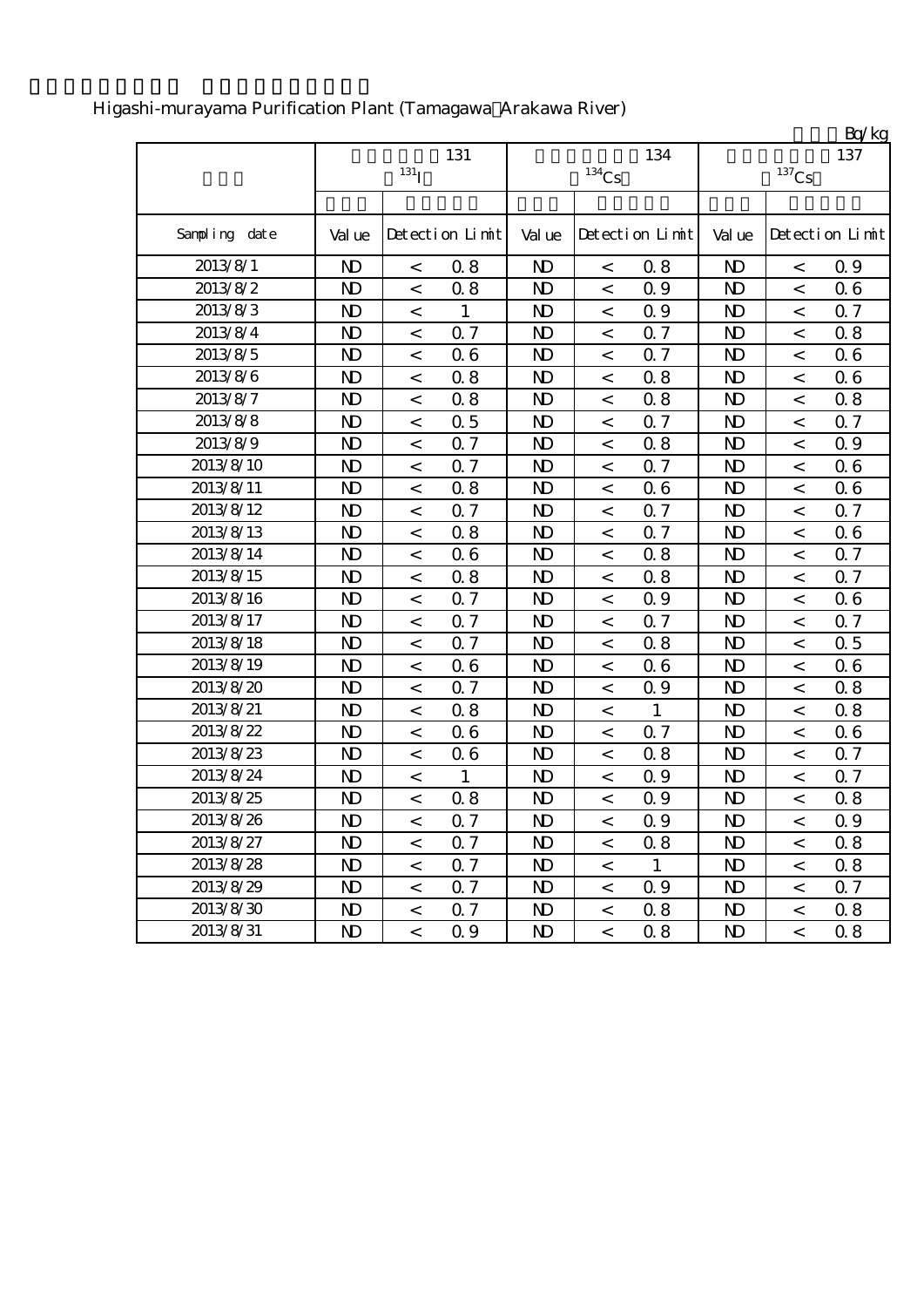|               |                |                    |                 |                |                     |                 |                     |                          | Bq/kg           |  |
|---------------|----------------|--------------------|-----------------|----------------|---------------------|-----------------|---------------------|--------------------------|-----------------|--|
|               |                |                    | 131             |                |                     | 137             |                     |                          |                 |  |
|               |                | $131$ <sup>T</sup> |                 |                | $^{134}\mathrm{Cs}$ |                 | $^{137}\mathrm{Cs}$ |                          |                 |  |
|               |                |                    |                 |                |                     |                 |                     |                          |                 |  |
| Sampling date | Val ue         |                    | Detection Limit | Val ue         |                     | Detection Limit | Val ue              |                          | Detection Limit |  |
| 2013/8/1      | N <sub>D</sub> | $\,<$              | 0.5             | $\mathbf{D}$   | $\,<$               | Q 7             | N <sub>D</sub>      | $\,<$                    | 0.6             |  |
| 2013/8/2      | $\mathbf{D}$   | $\,<$              | 0.7             | N <sub>D</sub> | $\lt$               | 0.8             | N <sub>D</sub>      | $\lt$                    | 0.8             |  |
| 2013/8/3      | N <sub>D</sub> | $\,<$              | Q 9             | N <sub>D</sub> | $\,<$               | 0.8             | N <sub>D</sub>      | $\lt$                    | 0.7             |  |
| 2013/8/4      | N <sub>D</sub> | $\,<\,$            | 06              | N <sub>D</sub> | $\,<$               | 0.8             | N <sub>D</sub>      | $\,<\,$                  | 0.8             |  |
| 2013/8/5      | $\mathbf{D}$   | $\,<\,$            | 0.5             | N <sub>D</sub> | $\,<\,$             | Q 9             | $\mathbf{D}$        | $\,<\,$                  | 0.7             |  |
| 2013/8/6      | N <sub>D</sub> | $\,<\,$            | 0.7             | N <sub>D</sub> | $\,<$               | 0.8             | N <sub>D</sub>      | $\,<$                    | 0.9             |  |
| 2013/8/7      | $\mathbf{D}$   | $\,<$              | 0.7             | N <sub>D</sub> | $\,<$               | 06              | N <sub>D</sub>      | $\,<\,$                  | 0.6             |  |
| 2013/8/8      | N <sub>D</sub> | $\,<\,$            | 06              | N <sub>D</sub> | $\,<$               | 06              | N <sub>D</sub>      | $\,<$                    | 0.7             |  |
| 2013/8/9      | $\mathbf{D}$   | $\,<$              | 06              | N <sub>D</sub> | $\,<$               | 0.8             | N <sub>D</sub>      | $\,<$                    | 0.5             |  |
| 2013/8/10     | $\mathbf{D}$   | $\,<\,$            | Q 9             | N <sub>D</sub> | $\,<$               | 0.9             | $\mathbf{D}$        | $\,<\,$                  | 0.8             |  |
| 2013/8/11     | $\mathbf{D}$   | $\,<$              | 0.8             | N <sub>D</sub> | $\,<$               | 0.8             | N <sub>D</sub>      | $\overline{a}$           | 0.7             |  |
| 2013/8/12     | $\mathbf{D}$   | $\,<$              | 0.7             | N <sub>D</sub> | $\,<\,$             | 0.7             | N <sub>D</sub>      | $\,<\,$                  | 0.7             |  |
| 2013/8/13     | $\mathbf{D}$   | $\,<$              | 06              | $\mathbf{D}$   | $\,<$               | 0.7             | $\mathbf{D}$        | $\,<\,$                  | 0.5             |  |
| 2013/8/14     | N <sub>D</sub> | $\,<$              | 0.7             | N <sub>D</sub> | $\,<$               | 0.8             | N <sub>D</sub>      | $\,<$                    | 0.7             |  |
| 2013/8/15     | N <sub>D</sub> | $\,<$              | 0.7             | N <sub>D</sub> | $\,<$               | 0.8             | N <sub>D</sub>      | $\,<$                    | 0.7             |  |
| 2013/8/16     | $\mathbf{D}$   | $\,<\,$            | 06              | N <sub>D</sub> | $\,<$               | Q 7             | N <sub>D</sub>      | $\,<$                    | 0.7             |  |
| 2013/8/17     | $\mathbf{D}$   | $\,<$              | 0.9             | N <sub>D</sub> | $\,<$               | 0.8             | N <sub>D</sub>      | $\,<\,$                  | 0.8             |  |
| 2013/8/18     | $\mathbf{D}$   | $\,<\,$            | 0.8             | $\mathbf{D}$   | $\,<\,$             | 0.8             | N <sub>D</sub>      | $\,<\,$                  | 0.8             |  |
| 2013/8/19     | N <sub>D</sub> | $\,<\,$            | 06              | N <sub>D</sub> | $\,<$               | $\mathbf{1}$    | N <sub>D</sub>      | $\lt$                    | 0.9             |  |
| 2013/8/20     | $\mathbf{D}$   | $\,<\,$            | 0.5             | N <sub>D</sub> | $\,<$               | 0.8             | N <sub>D</sub>      | $\,<\,$                  | 0.7             |  |
| 2013/8/21     | $\mathbf{D}$   | $\,<\,$            | 0.8             | $\mathbf{D}$   | $\,<$               | 0.8             | $\mathbf{D}$        | $\lt$                    | 0.8             |  |
| 2013/8/22     | $\mathbf{D}$   | $\,<$              | 0.7             | N <sub>D</sub> | $\,<$               | 0.9             | N <sub>D</sub>      | $\,<\,$                  | 0.8             |  |
| 2013/8/23     | N <sub>D</sub> | $\,<\,$            | Q 7             | N <sub>D</sub> | $\,<$               | 0.7             | N <sub>D</sub>      | $\,<\,$                  | 0.8             |  |
| 2013/8/24     | N <sub>D</sub> | $\,<\,$            | 0.8             | N <sub>D</sub> | $\,<$               | 0.8             | N <sub>D</sub>      | $\,<$                    | 0.6             |  |
| 2013/8/25     | N <sub>D</sub> | $\,<\,$            | 0.7             | N <sub>D</sub> | $\,<$               | 0.9             | N <sub>D</sub>      | $\,<\,$                  | 0.5             |  |
| 2013/8/26     | N <sub>D</sub> | $\,<$              | 06              | $\mathbf{D}$   | $\,<$               | Q 7             | N <sub>D</sub>      | $\,<\,$                  | 06              |  |
| 2013/8/27     | $\mathbf{D}$   | $\,<$              | 0.8             | N <sub>D</sub> | $\,<$               | 0.9             | $\mathbf{D}$        | $\overline{\phantom{a}}$ | 0.8             |  |
| 2013/8/28     | $\mathbf{D}$   | $\,<$              | 0.8             | ND.            | $\,<$               | 0.9             | $\mathbf{D}$        | $\,<$                    | 0.7             |  |
| 2013/8/29     | $\mathbf{D}$   | $\,<\,$            | 0.8             | N <sub>D</sub> | $\,<\,$             | 0.8             | N <sub>D</sub>      | $\,<$                    | 0.7             |  |
| 2013/8/30     | $\mathbf{D}$   | $\,<$              | 0.8             | ND.            | $\,<$               | 0.8             | N <sub>D</sub>      | $\,<$                    | 0.7             |  |
| 2013/8/31     | $\mathbf{D}$   | $\,<\,$            | Q 7             | $\mathbf{D}$   | $\,<$               | 0.8             | $\mathbf{D}$        | $\overline{\phantom{a}}$ | 0.8             |  |

# Nagasawa Purification Plant (Sagamigawa River)